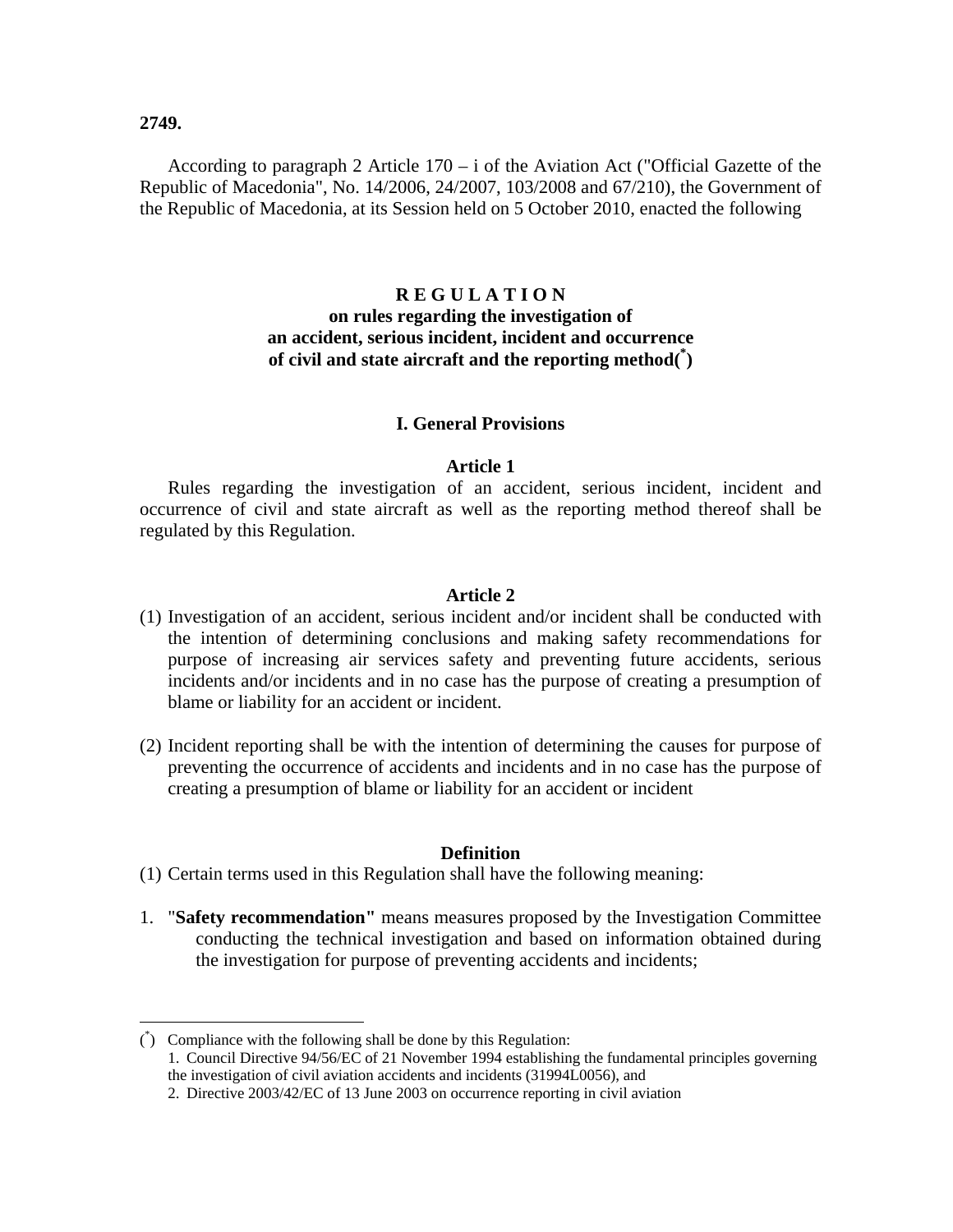- 2. **"Investigator-in-charge"** means a person charged, on the basis of his or her qualifications, with the responsibility for the organization, conduct and control of an investigation;
- 3. **"Disidentification"** means removing from reports submitted all personal details pertaining to the reporter and technical details which might lead to the identity of the reporter, or of third parties, being inferred from the information;
- 4. **"Incident"** means an occurrence, other than an accident, associated with the operation of an aircraft which affects or could affect the safety of operation.
- 5. "**Investigation"** means a process conducted for the purpose of accident or incident prevention which includes the gathering and analysis of information, the drawing of conclusions, including the determination of cause (causes) and, when appropriate, the making of safety recommendations
- 6. **"Occurrence"** means an operational interruption, defect, fault or other irregular circumstance that has or may have influenced flight safety and that has not resulted in an accident or serious incident, hereinafter referred to as "accident or serious incident", as defined in Article 3(a) and (k) of Directive 94/56/EC;
- 7. **"***Accident***"** means an occurrence associated with the operation of an aircraft which takes place between the time any person boards the aircraft with the intention of flight until such time as all such persons have disembarked, in which:
	- a) a person is fatally or seriously injured as a result of:
		- being in the aircraft, or
		- direct contact with any part of the aircraft, including parts which have become detached from the aircraft, or
		- direct exposure to jet blast,

*except* when the injuries are from natural causes, self-inflicted or inflicted by other persons, or when the injuries are to stowaways hiding outside the areas normally available to the passengers and crew; or

- b) the aircraft sustains damage or structural failure which:
	- adversely affects the structural strength, performance or flight characteristics of the aircraft, and
	- would normally require major repair or replacement of the affected component,

*except* for engine failure or damage, when the damage is limited to the engine, its cowlings or accessories, or for damage limited to to propellers, wing tips, antennas, tires, brakes, wheels, fairings, panels, landing gear doors, windscreens, small dents or puncture holes in the aircraft skin;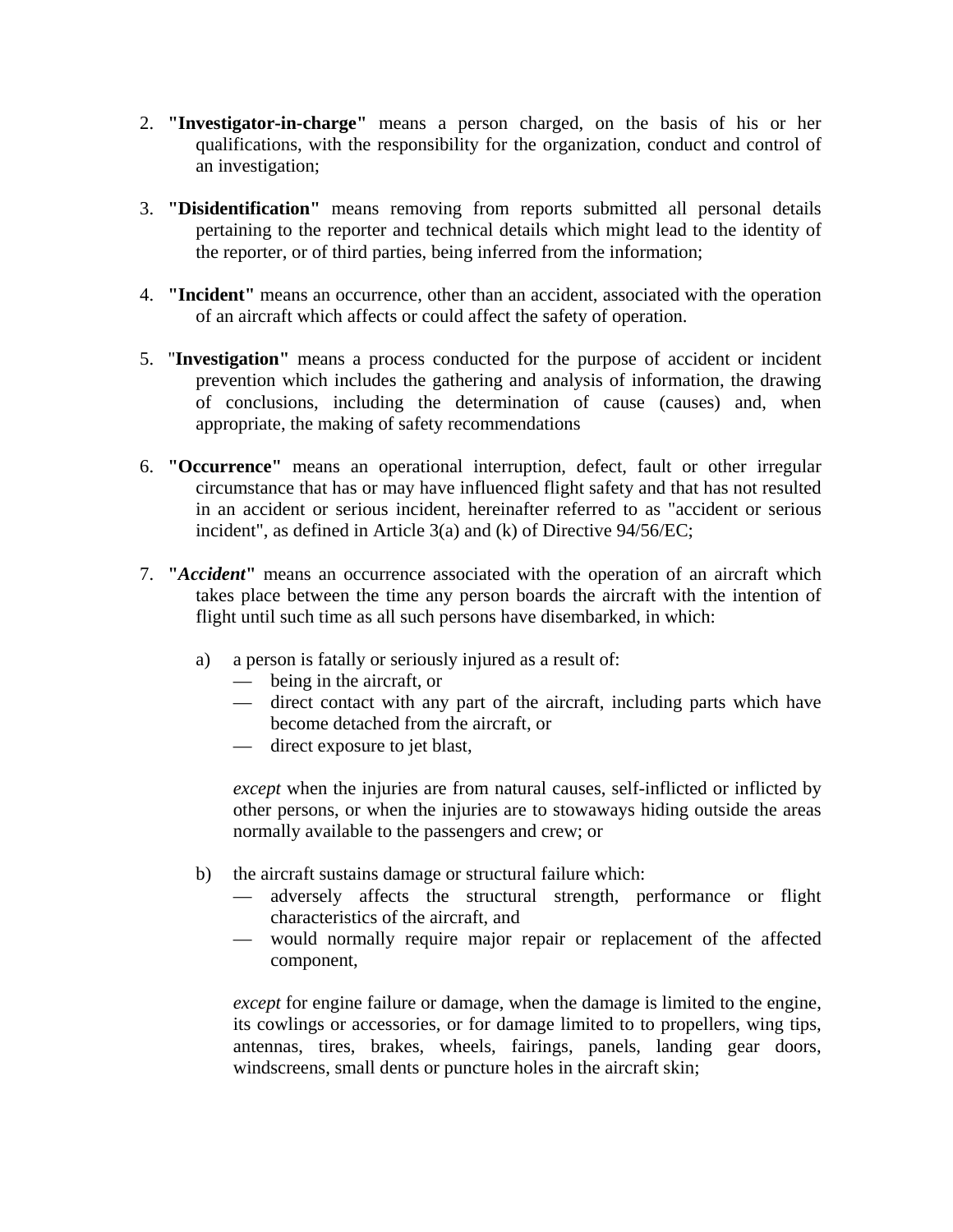- c) the aircraft is missing or is completely inaccessible.
- 8. **"Causes"** means actions, omissions, events, conditions or a combination thereof, which led to the accident or incident:
- 9. **"Serious incident"** means an incident involving circumstances indicating that an accident nearly occurred (a list of examples of serious incidents can be found in the Annex of Council Directive 94/56/EC of 21 November 1994 establishing the fundamental principles governing the investigation of civil aviation accidents and incidents);
- 10. **"Serious injury"** means an injury which is sustained by a person in an accident and which:
	- a) requires hospitalization for more than 48 hours, commencing within seven days from the date the injury was received; or
	- b) results in a fracture of any bone (except simple fractures of fingers, toes, or nose); or
	- c) involves lacerations which cause severe haemorrhage, nerve, muscle or tendon damage; or
	- d) involves injury to any internal organ; or
	- e) involves second or third degree burns, or any burns affecting more than 5% of the body surface; or
	- f) involves verified exposure to infectious substances or harmful radiation;
- 11. **"Fatal injury"** means an injury which is sustained by a person in an accident and which results in his/her death within 30 days of the date of the accident;
- 12. **"Flight recorder"** means any type of recorder installed in the aircraft for the purpose of facilitating accident/incident investigations; and

(2) The other terms used in this Regulation have the meanings respectively assigned to them in the Aviation Act and accepted international standards.

# **II. Occurrence reporting in civil aviation**

### **Article 4**

Occurrence reporting in civil aviation shall contribute to the enhancement of aviation safety by ensuring that relevant information on safety has been reported, collected, stored, protected and disseminated.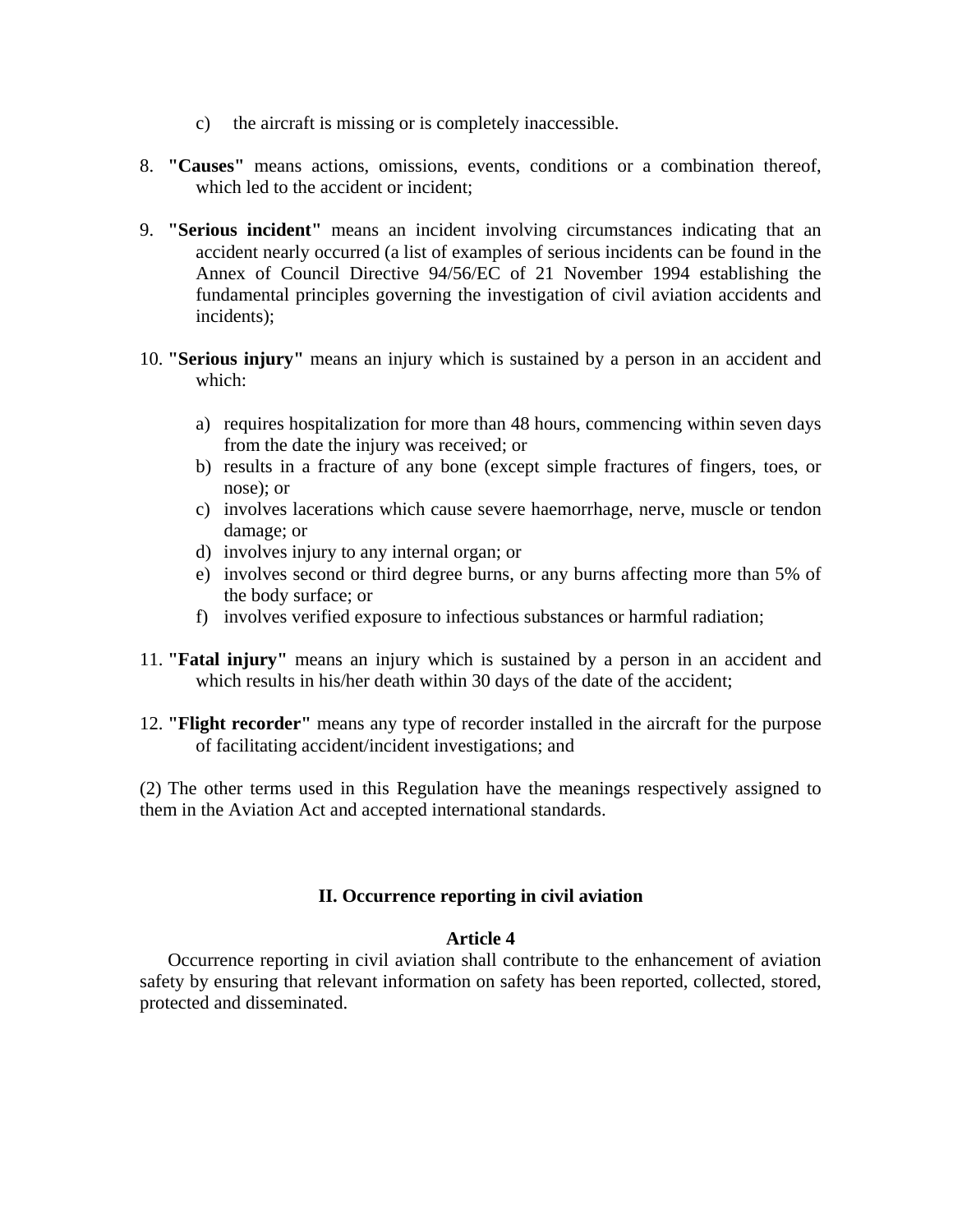The provisions referred to in this part of this Regulation shall apply to occurrences which, if not prevented, would endanger an aircraft, its passengers and crew members or any other person.

### **Article 6**

(1) Occurrences to be mandatory reported are listed in Annex 1 thereto. The occurrences shall be reported by every person listed below in the exercise of his/her functions:

- (a) the operator or commander of a turbine–powered or a public transport aircraft used by an operator for which the Agency ensures safety oversight of operations;
- (b) a person who carries on the business of designing, manufacturing, maintaining or modifying a turbine-powered or a public transport aircraft, or any equipment or part thereof, under the oversight of the Civil Aviation Agency;
- (c) a person who signs a certificate of maintenance review, or of release to service in respect of a turbine-powered or a public transport aircraft, or any equipment or part thereof, under the oversight of the Civil Aviation Agency;
- (d) a person who performs a function which requires him to be authorised by a Member State as an air traffic controller or as a flight information officer;
- (e) a person who performs a function connected with the installation, modification, maintenance, repair, overhaul, flight-checking or inspection of air navigation facilities;
- (f) a person who performs a function connected with the ground-handling of aircraft, including fuelling, servicing, loadsheet preparation, loading, de-icing and towing at an airport, and.
- (g) a manager of an airport.

(2) Persons referred to in items a), b) and c) paragraph (1) of this Article shall also report civil aviation occurrences with respect to all other aircraft and related operations.

(3) In addition of persons referred to in paragraph (1) of this Article, any person who participated or knew of certain occurrence may voluntary report that occurrence, in a way prescribed by this part of this Regulation.

#### **Article 7**

(1) Occurrence referred to in Annex 1 of this Regulation shall be reported in writing to the Investigation Committee and Civil Aviation Agency within 72 hours from the time of the occurrence, as well as to the aviation industry entities participating therein or where the occurrence took place.

(2) The Committee and Civil Aviation Agency shall enter in their database all collected information referred to in paragraph (1) of this Article.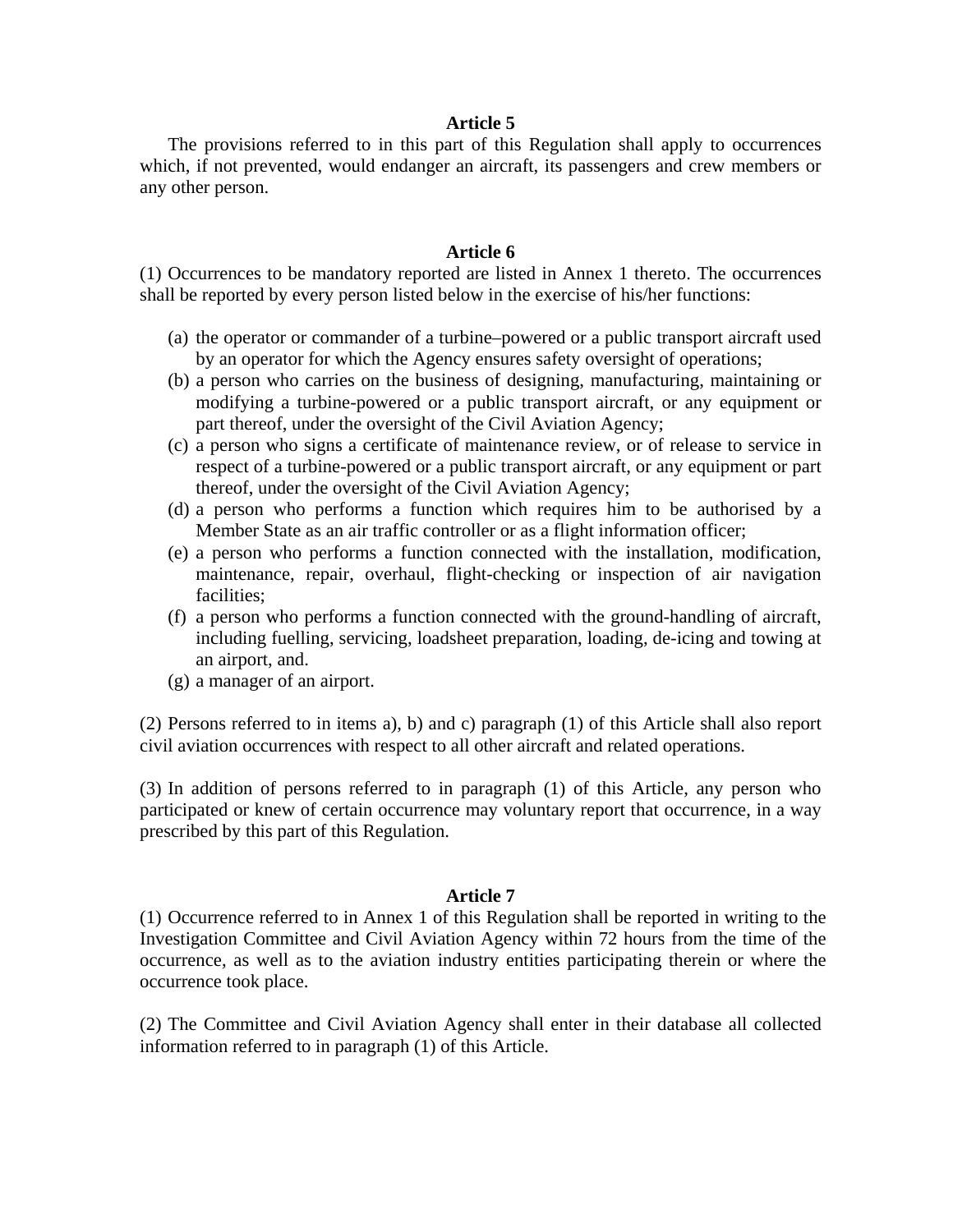(3) The Investigation Committee shall develop forms and guidelines regarding the mandatory reporting of the occurrences referred to in paragraph (1) of this Article and publish it in a way usually used in the aviation industry and on its web page. Occurrence– reporting system shall be available both in writing and electronic form according to the requirements by the European Commission and EUROCONTROL.

(4) Aviation industry entities shall establish an occurrence–reporting and assessment system as a part of their Safety Management System. An air navigation services provider shall establish an occurrence–reporting and assessment system according to the EUROCONTROL Safety Regulatory Requirement 2 – Reporting and Assessment of Safety Occurrences in ATM and appropriate guidance documents.

### **Article 8**

(1) Notwithstanding the provisions of Article 7 of this Regulation, any person who may have knowledge of aircraft accident and/or serious incident in the airspace of the territory of the Republic of Macedonia or in the territory of the Republic of Macedonia may report it to the following entities:

- (a) Police (telephone No.: 192);
- (b) Crises Management Centre (telephone No.: 195, or
- (c) The competent air traffic control at the closest airport of the Republic of Macedonia.

(2) The competent entity referred to in paragraph (1) of this Article receiving the notification about aircraft accident and/or serious incident shall notify the other entities referred to in paragraph (1) of this Article.

(3) Based on the received information, the entity referred to in paragraph (1) of this Article shall without delay notify:

- Investigation Committee;
- Ministry of Foreign Affairs, in case a foreign aircraft has been involved in the accident and/or serious incident;
- Appropriate Ministry, in case a State aircraft has been involved in the accident and/or serious incident.

### **Article 9**

(1) Investigation Committee shall participate in an exchange of information by making all relevant safety-related information stored in the database available to the competent authorities of other States and European Commission.

(2) The database shall be compatible with the software used for data handling according to paragraph (4) of this Article.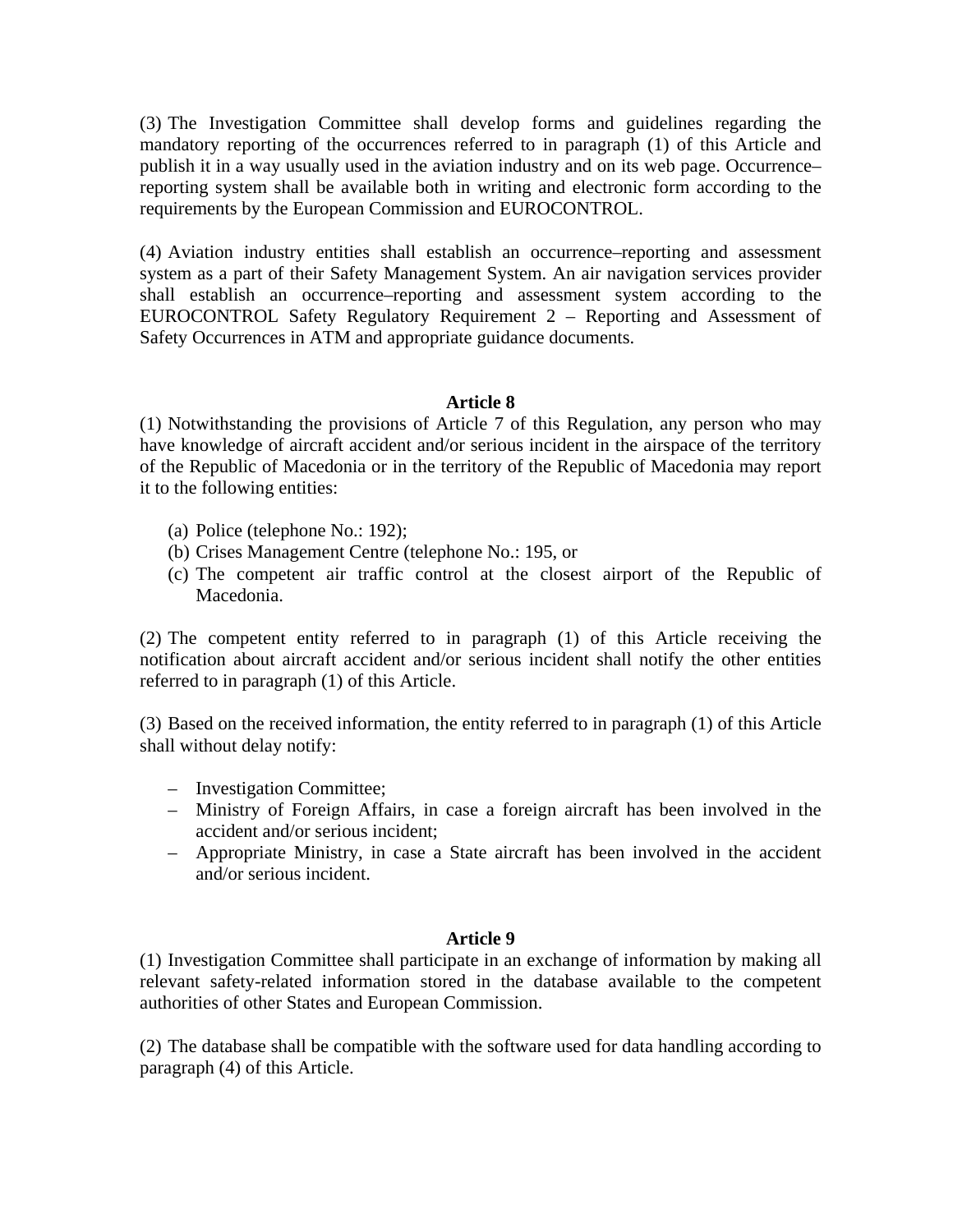(3) The Investigation Committee or Civil Aviation Agency receiving an occurrence report shall enter it into the database and notify, whenever necessary, the competent authority of the State where the occurrence took place, where the aircraft is registered, where the aircraft is manufactured and/or where the operator is certificated.

(4) The Investigation Committee or Civil Aviation Agency may use special data handling software developed by the European Commission and/or any other entity for the purpose of this Regulation.

# **Article 10**

(1) The Investigation Committee or Civil Aviation Agency shall, for purpose to draw the safety lessons from the reported occurrences, have access to information on occurrences collected and exchanged in accordance with this Regulation.

(2) The Civil Aviation agency shall on its web page publish at least annually a safety review containing information on the types of occurrences collected by the national mandatory occurrence–reporting system for purpose to inform the public of the level of civil aviation safety.

(3) The Civil Aviation Agency may also publish disidentified reports.

(4) In case the information is of classified nature, it shall be treated in accordance with the regulations regarding the classified information.

# **Article 11**

(1) The Civil Aviation Agency and Investigation Committee shall, according to regulations regarding the personal data protection, take necessary measures to ensure appropriate confidentiality of the information received according to paragraph (1) Article 9 and paragraph (1) Article 10 of this Regulation. They shall use this information solely for the objective of this Regulation, except in cases when the competent authorities founds out that the dissemination of the same will not have negative international or national influence on the further investigation.

(2) Regardless of the type or classification of occurrence and accident or serious incident, names or addresses of individual persons shall never be recorded on the database.

(3) The Civil Aviation Agency shall refrain from instituting proceedings in respect of unpremeditated or inadvertent infringements of the law which come to their attention only because they have been reported under the mandatory occurrence–reporting system, except in cases of gross negligence.

(4) Employees who report occurrences shall not be subjected to any prejudice by their employer.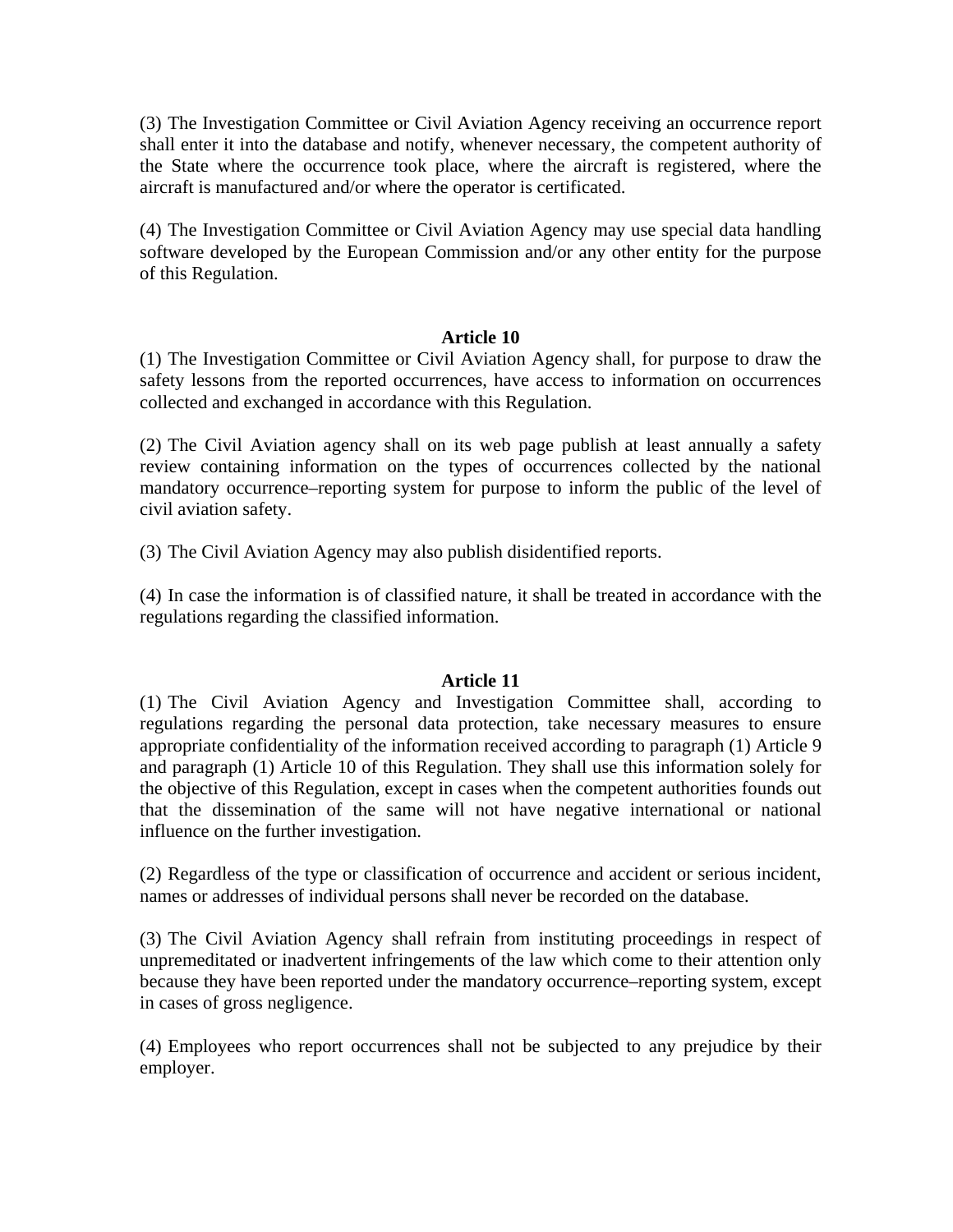(5) Activities referred to in paragraphs (1) and (2) of this Article shall be carried out in accordance with the provisions of the Law on Free Access to Information of Public Importance.

(6) Protection of safety – related information stored in the database shall be carried out according to the guidance material of ICAO Annex 13.

### **Article 12**

(1) In addition to the mandatory reporting system established according to Article 6 and 7 of this Regulation, the Civil Aviation Agency shall put in place a voluntary occurrence– reporting system to collect and analyse information on observed deficiencies in aviation, which are not required to be reported under the system of mandatory reporting, but which are perceived by the reporter as an actual or potential hazard.

(2) The Civil Aviation Agency shall develop the Forms and guidance material regarding the voluntary reporting of occurrences referred to in paragraph (1) of this Article and publish it in a way usually used in the aviation industry and on its web page.

(3) The Civil Aviation Agency shall:

- establish the conditions for the disidentification of voluntary reported occurrences presented under the system referred to in paragraph (1) of this Article, and
- ensure that relevant disidentified safety information deriving from the analysis of voluntary reports is stored and made available to all parties so that it may be used for improvement of aviation safety and not to creating a presumption of blame.

### **Article 13**

(1) Dissemination of information on civil aviation occurrences to the interested parties shall be done in accordance with the Commission Regulation (EC) No. 1330/2007 of 24 September 2007 laying down implementing rules for the dissemination to interested parties of information on civil aviation occurrences referred to in Article 7(2) of Directive 2003/42/EC of the European Parliament and of the Council, undertaken under the Annex 1 to the Multilateral Agreement on the Establishment of a European Common Aviation Area ("Official Gazette of the Republic of Macedonia", No. 27/2007 and 98/2009), being accepted and directly applied.

(2) Integration of the information on civil aviation occurrences shall be done in accordance with the Commission Regulation (EC) No. 1321/2007 of 12 November 2007 laying down implementing rules for the integration into a central repository of information on civil aviation occurrences exchanged in accordance with Directive 2003/42/EC of the European Parliament and of the Council, into the central repository, undertaken under the Annex 1 to the Multilateral Agreement on the Establishment of a European Common Aviation Area ("Official Gazette of the Republic of Macedonia", No. 27/2007 and 98/2009), being accepted and directly applied.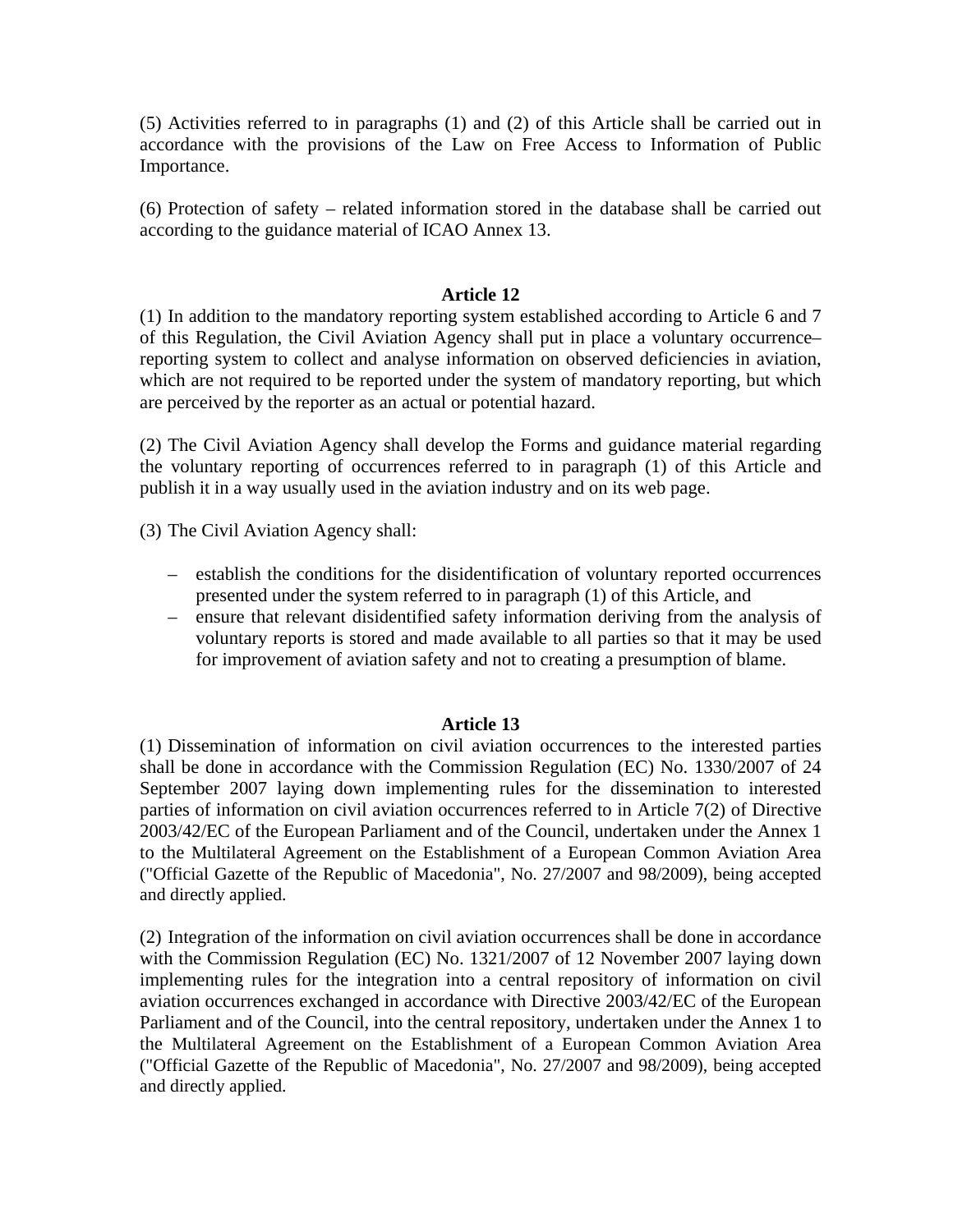# **III. Investigation of an accident, serious incident, incident and occurrence of civil aircraft**

### **Article 14**

Investigation of an accident, serious incident, incident and occurrence of civil aircraft which have occurred in the territory of the Republic of Macedonia shall be carried out in accordance with the provisions of this part of this Regulation and if an aircraft registered in the Republic of Macedonia has been involved in an accident, serious incident in the territory of other country, the investigation of such an accident/serious incident shall be carried out according to the provisions of this part of this Regulation, if the investigation has not be carried out by that other country.

# **Article 15**

(1) Every accident or serious incident shall be subject to an investigation.

(2) The investigation of accidents, serious incidents, incidents shall be carried out in accordance with the Chicago Convention and accepted international standards set out in the ICAO Annex 13 (Annex 13, Aircraft Accident and Incident Investigation).

(3) Technical investigation of the accident and serious incidents in which civil aircraft and parachutes have been involved and reported under the mandatory occurrence–reporting according to Articles 6 and 7 of this Regulation shall be carried out by the Investigation Committee of Air Accidents and Serious Incidents (hereinafter referred to as "the Investigation Committee), and regarding the incidents and occurrences reported under the voluntary reporting according to Article 12 of this Regulation by the Civil Aviation Agency.

(4) Independently of the investigation carried out by the Investigation Committee and Civil Aviation Agency, aviation industry entities involved in certain serious incident, incident or other occurrence shall investigate the same and submit the results to the Investigation Committee and Civil Aviation Agency according to Article 165 of the Aviation Act.

(5) In addition to the investigators, certain activities related to the investigation may be carried out by other experts selected from the List of Aviation Experts or from abroad according to paragraph 2 Article 170–a of the Aviation Act.

(6) An aviation inspector or a person approving the aircraft airworthiness shall not be designated to perform the activities referred to in paragraph (3) of this Article.

(7) In case the accident or serious incident of a foreign or domestic civil aircraft has occurred in the aerodrome zone, a representative of the airport operator shall take part in the activities of the Investigation Committee.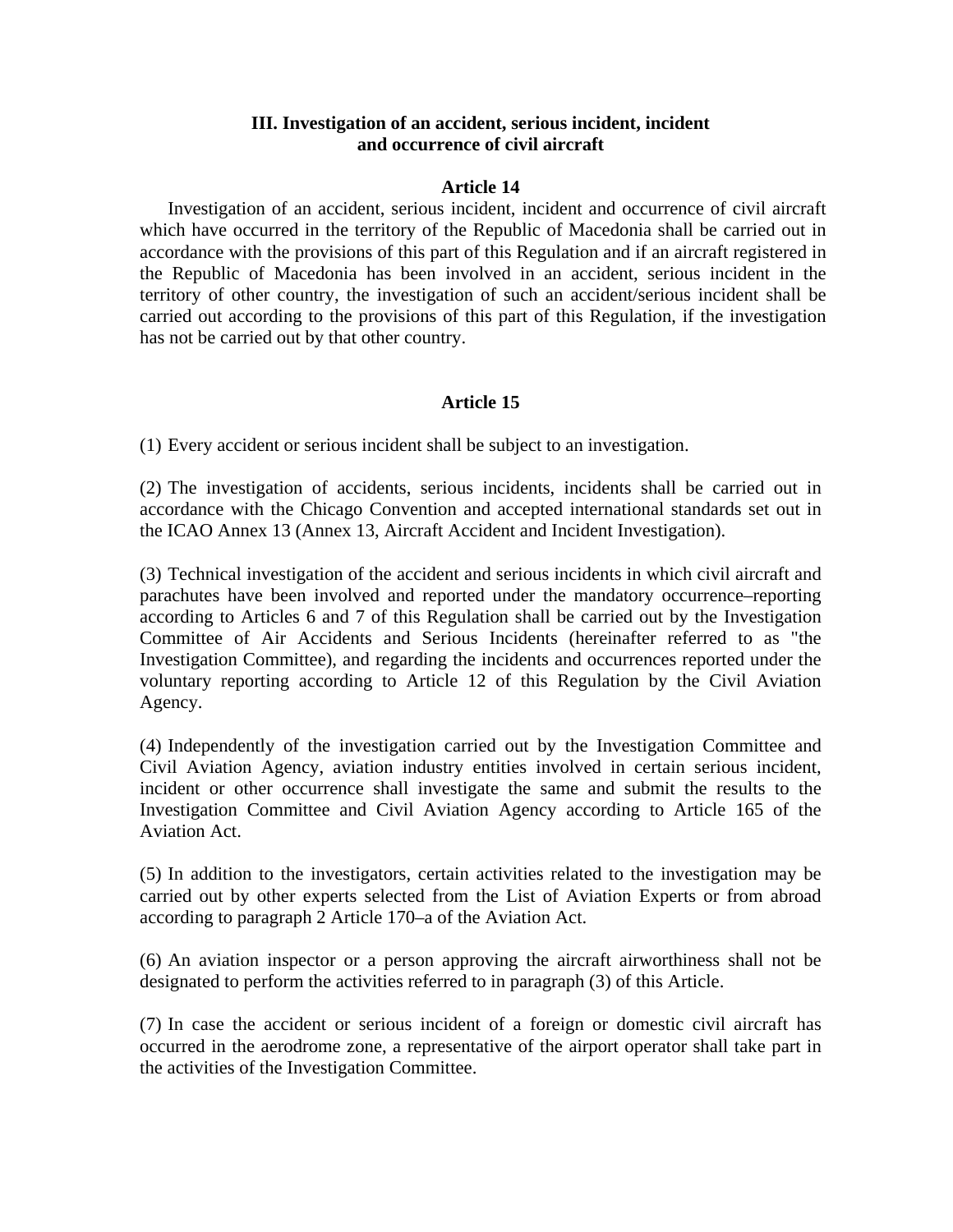(8) Organization and method of performing the duties under its competence, specific competences of the President and its members, form, content, procedure regarding the issue, revocation and use of an investigator's identity card, policy for investigators mandatory training, procedure for training programme development, training plans, book keeping of completed training, policy of cooperation with the authorities responsible for the judicial inquiry, the Civil Aviation Agency and other national or foreign authorities and institutions, as well as other necessary internal procedures and policies shall be defined in detail in the Work Plan of the Investigation Committee.

(9) The Investigation Committee shall make an agreement with the judicial and investigation authorities on cooperation during conducting the accidents investigation for purpose of facilitating the coordination during investigation activities and maintaining of separation regarding the two types of investigations.

### **Article 16**

(1) The sole objective of the Investigation Committee shall be to investigate and analyse the accidents and serious incidents for purpose of determining the causes and circumstances under which they have occurred and to propose safety recommendations to prevent reoccurrence of such accidents and serious incidents.

(2) Resources and equipment required for investigation of accidents and serious incidents according to ICAO Annex 13 (Aircraft Accident and Incident Investigation), ICAO Doc. 6920 – AN/855/4 (Manual of Aircraft Accident and Incident Investigation, Part IV: Reporting) shall be provided by the Budget of the Republic of Macedonia.

### **Article 17**

(1) The Investigation Committee shall carried out prevention activities for purpose of reducing the number and consequences of the accidents, serious incidents and/or incidents, as well as of safety risks in aviation according to ICAO Doc. 9422–AN/93 (Accident Prevention Manual).

(1) Prevention activities referred to in paragraph (1) of this Article shall consist of:

- study of methods for prevention of accidents, serious incidents and incidents taking into account the nature of occurrences, human factors and human relationship within the industry;
- activities in the international exchange of information related to aircraft accidents, serious incidents and incidents, aviation risk assessment and making of safety recommendations to required level, all for purpose of reducing of aircraft accidents, serious incident and incidents;
- safety monitoring by means of statistics in relation to aviation accidents, serious incidents and incidents and making of safety recommendations in case of decrease of the level of safety of air services, and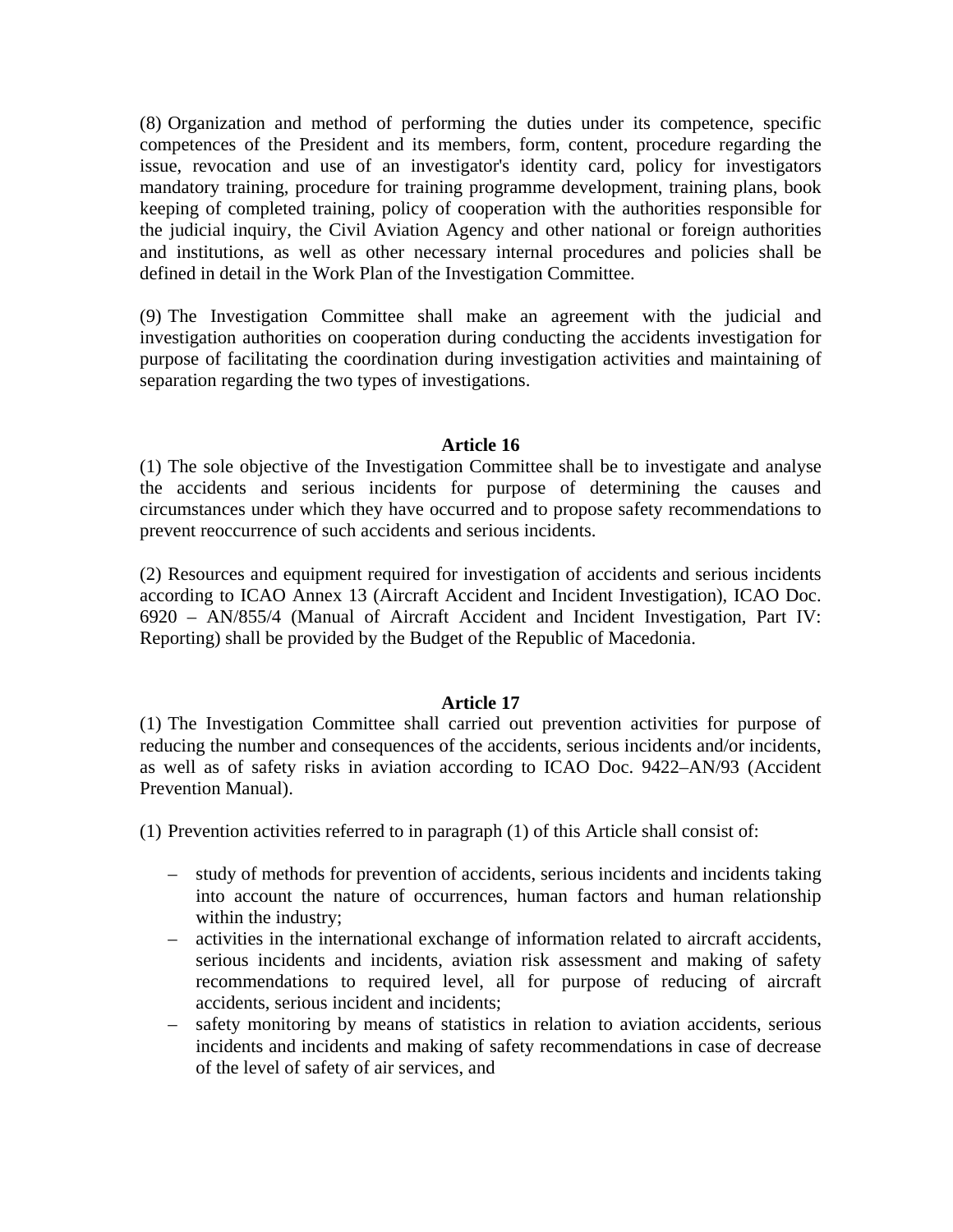– professional advisory services regarding the establishment and maintenance of an aviation safety assurance system.

# **Article 18**

(1) The Investigation Committee may request or provide assistance of/to institutions from other countries or regional organizations regarding an accident investigation covering the following:

- a) installations, facilities, equipment for:
	- the technical investigation of wreckage and aircraft equipment and other objects relevant to the investigation,
	- the evaluation of information from flight recorder, and
	- the computer storage and evaluation of air accident data.
- b) professional/expert assistance for conducting of specific tasks but only when an investigation is opened following a major accident.

(2) The provision of regional support and cooperation in conducting of an investigation activities shall be ensured by the Investigation Committee in accordance with Article 26 of the Chicago Convention and Annex 13 thereto as well as ECAC Document ("Code of Conduct on cooperation in the field of civil aviation accident/incident investigation").

# **Article 19**

(1) The Investigation Committee shall notify on accidents and/or serious incidents occurred in the territory of the Republic of Macedonia for the cases of serious incidents specified in Annex 2 to this Regulation, being an integral part thereof.

(2) Notification on aviation accidents and/or serious incidents shall be submitted in accordance with ICAO Annex 13, Attachment B (Aircraft Accident and Incident Investigation).

(3) Notification referred to in paragraph (2) of this Article shall be submitted to the foreign investigation authorities specified in ICAO Doc. 9756–AN/965 (Manual of Aircraft Incident and Incident Investigation, Part IV: Reporting).

(4) If the accident and/or serious incident have been however connected to other country or international organization the Republic of Macedonia is a Member State thereof, the Ministry of Foreign Affairs of the Republic of Macedonia and the Government of the Republic of Macedonia shall be also notified.

(5) Notification form and content are specified in ICAO Annex (Aircraft Accident and Incident Investigation) and Doc. 9756–AN/965 (Manual of Aircraft Incident and Incident Investigation, Part IV: Reporting).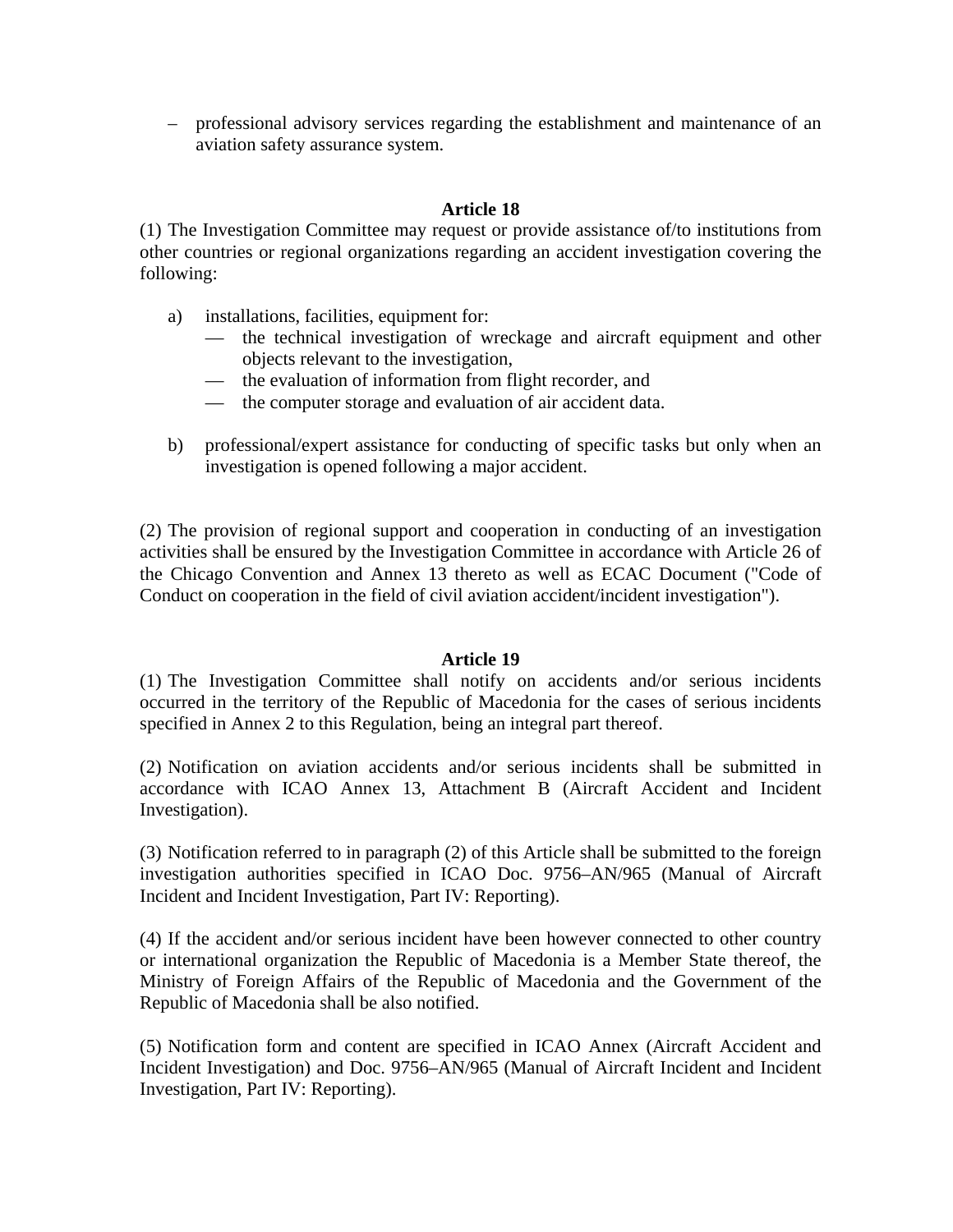(6) The notification shall be submitted without any delay, through usual communications means used by the civil aviation (telephone, fax, AFTN, SITA, etc), and/or through diplomatic mail. The notification shall contain at least the information specified in ICAO Annex 13 (Aircraft Accident and Incident Investigation). The notification forwarded to the ICAO shall use indicators specified in ICAO Doc. 8585 (Indicators of Aircraft Operations, Aviation Authorities and Services).

(7) Such notifications shall be written in a plain language and in one of the working language of ICAO, taking into consideration the language of the recipient.

# **Article 20**

(1) The Investigation Committee shall acknowledge receipt of notification on an accident and/or serious incident received by the country in which the accident and/or serious incident have occurred, and a Macedonian aircraft has been involved therein.

(2) The Investigation Committee shall forward without any delay all relevant information to the country in which the accident and/or serious incident has occurred and in respect of the following:

- the aircraft,
- the flight crew members,
- the other personnel,
- passengers,

involved in the accident and/or serious incident.

(3) The Investigation Committee shall, without any delay provide the country in which the accident and/or serious incident has occurred, with all details of dangerous goods on board the aircraft involved in the accident and/or serious incident, if such dangerous goods have been involved in the accident and/or serious incident.

### **Article 21**

(1) In case the investigation of an aviation accident and/or serious incident has been opened, the notification shall be forwarded, without any delay, to:

- the State of Registry,
- the State of the Operator,
- the State of the Manufacture,
- the State of Design, and
- ICAO, (when the aircraft involved is a maximum mass of over 2 250 kg).

(2) The notification referred to in paragraph (1) of this Article shall include information in respect of the composition of the Investigation Committee and engaged personas in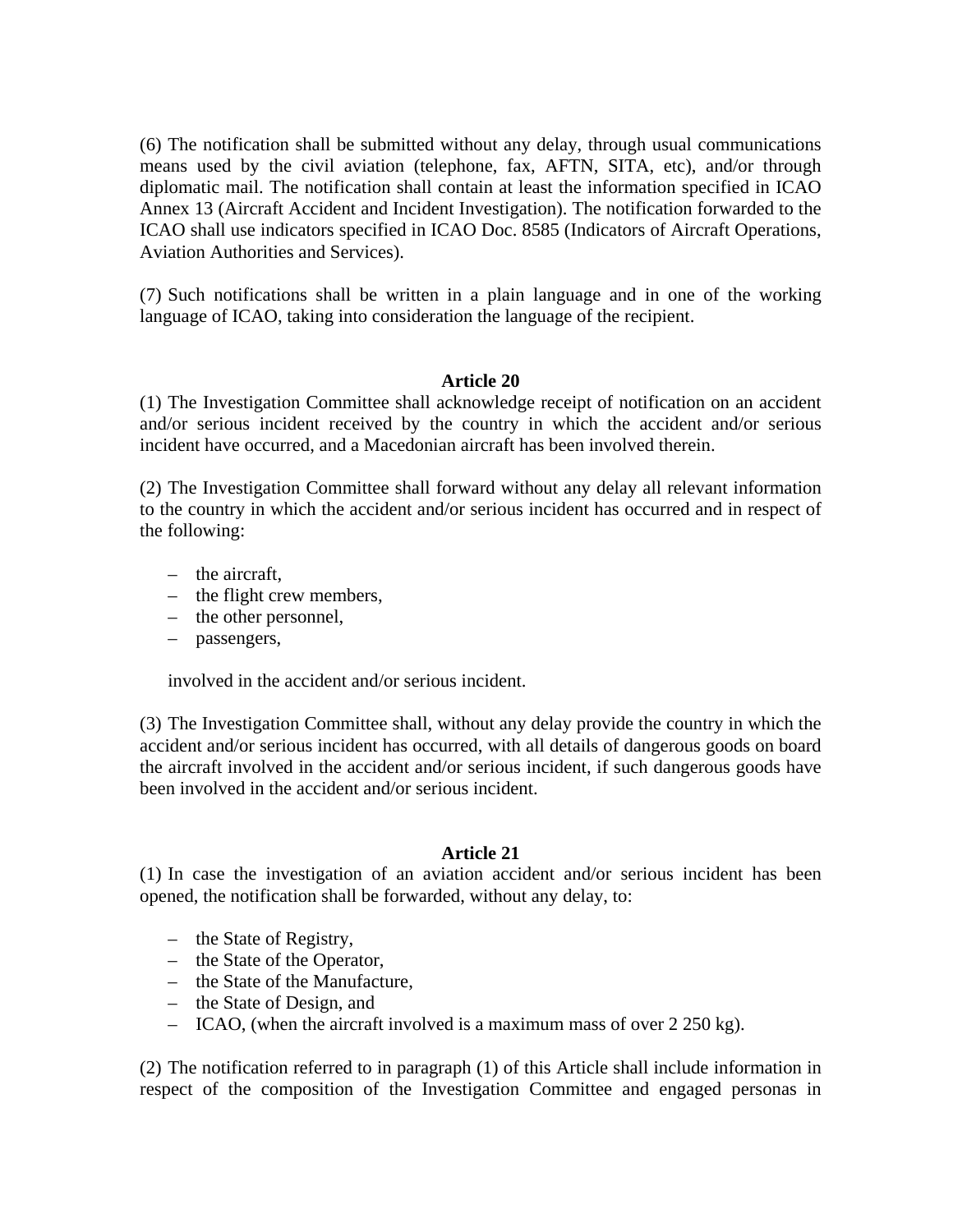accordance with paragraphs (2) and (3) Article 170–a of the Aviation Act and paragraphs (5) and (7) Article 15 of this Regulation.

# **Article 22**

(1) Logistic support for the Investigation Committee in respect of persons, equipment, funds and facilities shall be provided within three hours upon submission of a request to the President of the Investigation Committee or the investigator-in-charge.

(2) The logistic support shall cover the following:

- Communication links with communications equipment;
- Required facilities and the way of payment regarding the operational needs of the Investigation Committee and of the services needed for completion of an investigation;
- Premises required for the Investigation Committee operation and premises for storage of aircraft wreckage;
- Resources for transport of and services provided for aircraft wreckage transport;
- Resources for transport and services for transport of investigators, engaged persons specified in paragraphs (2) and (3) Article 170–a of the Aviation Act and paragraphs (3) and (5) Article 15 of this Regulation.

### **Article 23**

The Committee shall in respect of any investigation of less complex accident or serious incident make a draft report in a form appropriate to the type and seriousness of the accident or serious incident in accordance with ICAO Annex 13 (Aircraft Accident and Incident Investigation) and Doc. 9156 – AN/900 (Accident/Incident Reporting Manual).

# **Article 24**

Reports on aircraft accidents and serious incidents shall be as follows:

- 1. Preliminary report, made by the Investigation Committee in case the investigation has not been completed within 30 days from the date of the accident or serious incident;
- 2. Preliminary Report, made by the Investigation Committee upon determinations of the facts, and
- 3. Final Report made by the Investigation Committee within the period of 12 months from the date of the accident or serious incident, except, due to objective circumstances the period of investigation is prolonged. Detail instructions for making of a Final Report are given in ICAO Doc. 9756 (Manual of Aircraft Accident and Incident Investigation).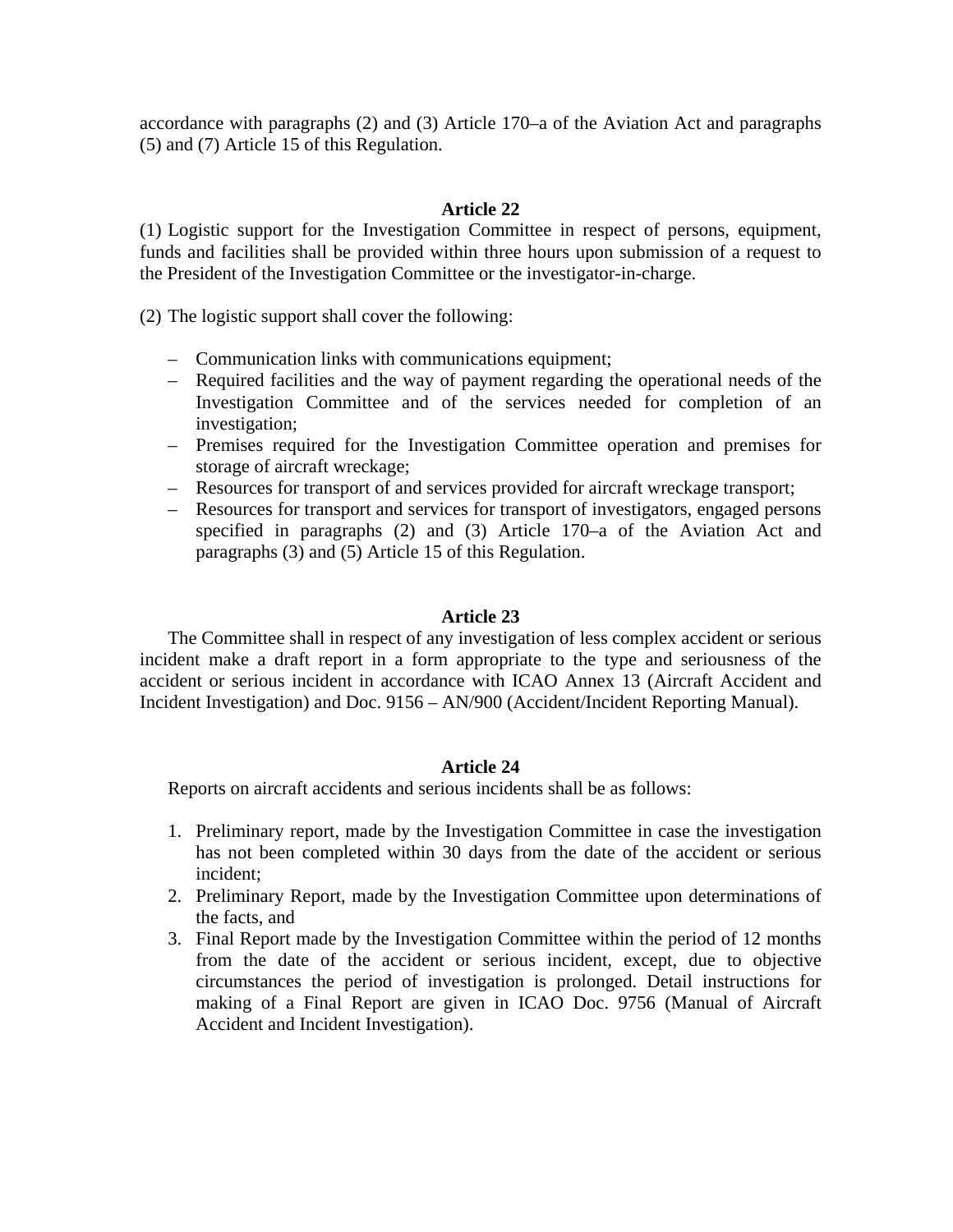(1) Upon completion of an investigation of accident or serious incident, the Investigation Committee shall made a final report on the accident and serious incident in a form appropriate to the type and seriousness of the accident or serious incident. The final report shall state the sole objective of the investigation as referred to in Article 2 of this Regulation, and contain proposal for safety recommendations.

(2) If any of the investigators does not agree with the other members of the Investigation Committee in respect of the made conclusions or certain parts of the final report, he shall have a right to separate opinion to be expressed in writing stating any factor and reasons therefor, and such opinion shall be an integral part thereof.

(3) Prior to the completion of the final report on the accident or serious incident, the Investigation Committee shall send a copy of the draft final report to the aircraft operator, flight crew members, aircraft and its components manufacturer, aircraft designer and other legal entities and physical persons involved in the accident and serious incident.

(4) The legal entities and physical persons referred to in paragraph 3 of this Article shall express their opinions and comments on the draft final report of the Investigation Committee within sixty days of the date of receipt of the draft final report. Opinions and comments received within the specified period shall not be included in the final report but shall be appended thereto.

(5) The President and members of the Investigation Committee shall put their signatures on the final report on the investigation of an accident and the President shall put his initials on every page of the report.

(6) The final report on the investigation of an accident or serious incident shall be a public document and the Investigation Committee shall publish the same on its web page as soon as possible and if, possible, within 12 months of the date of the accident or serious incident. A copy of the final report shall be released to:

- the Ministry of Transport and Communications;
- the Civil Aviation Agency;
- the appropriate ministry involved;
- the State of Registry;
- the State of the Operator;
- the State of Design/Construction;
- the State of Manufacture;
- the State having suffered fatalities or serious injuries to its citizens;
- the State which provided relevant information, significant facilities or experts;
- the International Civil aviation Organization (CAO), (when the aircraft involved is a maximum mass of over 2 250 kg).
- the European Conference of Civil aviation (ECAC);
- the European Commission;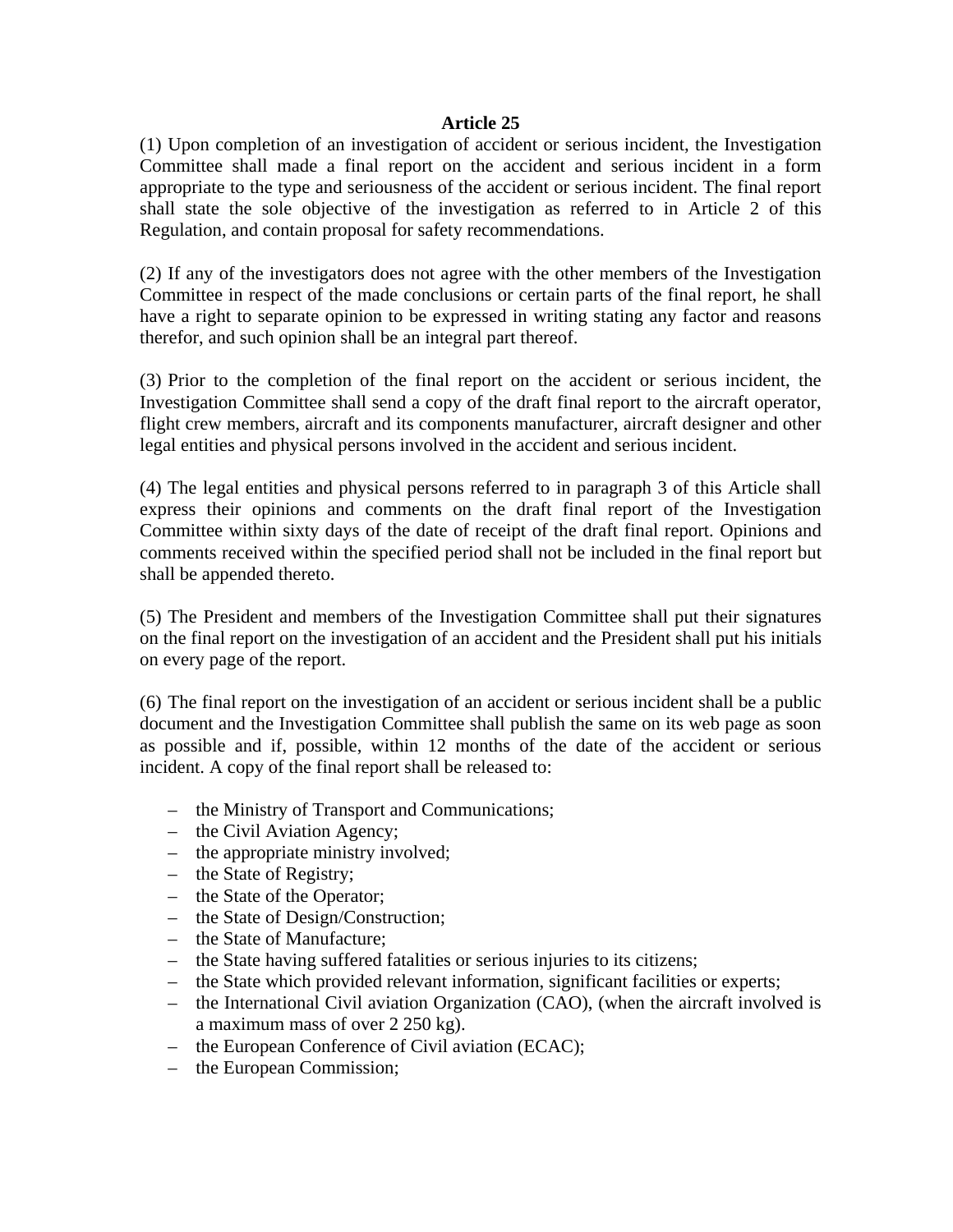(7) Notwithstanding the provisions referred to in paragraph (6) of this Article, when a civil aircraft of MTOW of 2 250 kg up to 5 700 kg is involved in the accident or serious incident, a shortened version of the final report shall be forwarded to the ICAO.

(8) The Investigation Committee shall forward the final report to the public prosecutor, the Ministry of Foreign Affairs and concerned insurance companies in case of an uncertainty/doubt of committed criminal act or at their request.

(9) The confidentiality of information shall be ensured by the final report.

(10) The competent authorities, legal entities and physical persons to which the final report with proposals of safety recommendations to prevent future serious incidents and/or accidents have been forwarded, shall be obliged to notify the Civil Aviation Agency on the measures undertaken.

(11) A safety recommendation shall in no case have the purpose of creating presumption of blame or liability for an accident or incident.

(12) The Civil Aviation Agency shall monitor the implementation of proposed safety recommendations, based on written reports by the entities competent for implementation of proposed safety recommendations.

# **Article 26**

(1) The Investigation Committee shall make and forward the safety recommendations to the Civil Aviation Agency and/or other interested parties.

(2) The Civil Aviation Agency and/or other interested parties shall analyzed safety recommendations referred to in paragraph (1) of this Article in a professional way and make appropriate measures and notify the Investigation Committee on the adopted measures within 30 days of the date of adoption thereof.

(3) The competent authorities/institutions receiving the safety recommendations by foreign investigation authorities/institutions shall be obliged to send, without any delay, the same to the Civil Aviation Agency in order to take all appropriate measures in accordance with the regulations regarding the aviation matters.

(4) The Civil Aviation Agency shall develop an internal procedure for notification of foreign investigation authorities/institutions which have forwarded to the Republic of Macedonia safety recommendations, on taken preventive measures or reasons for not taken such measures.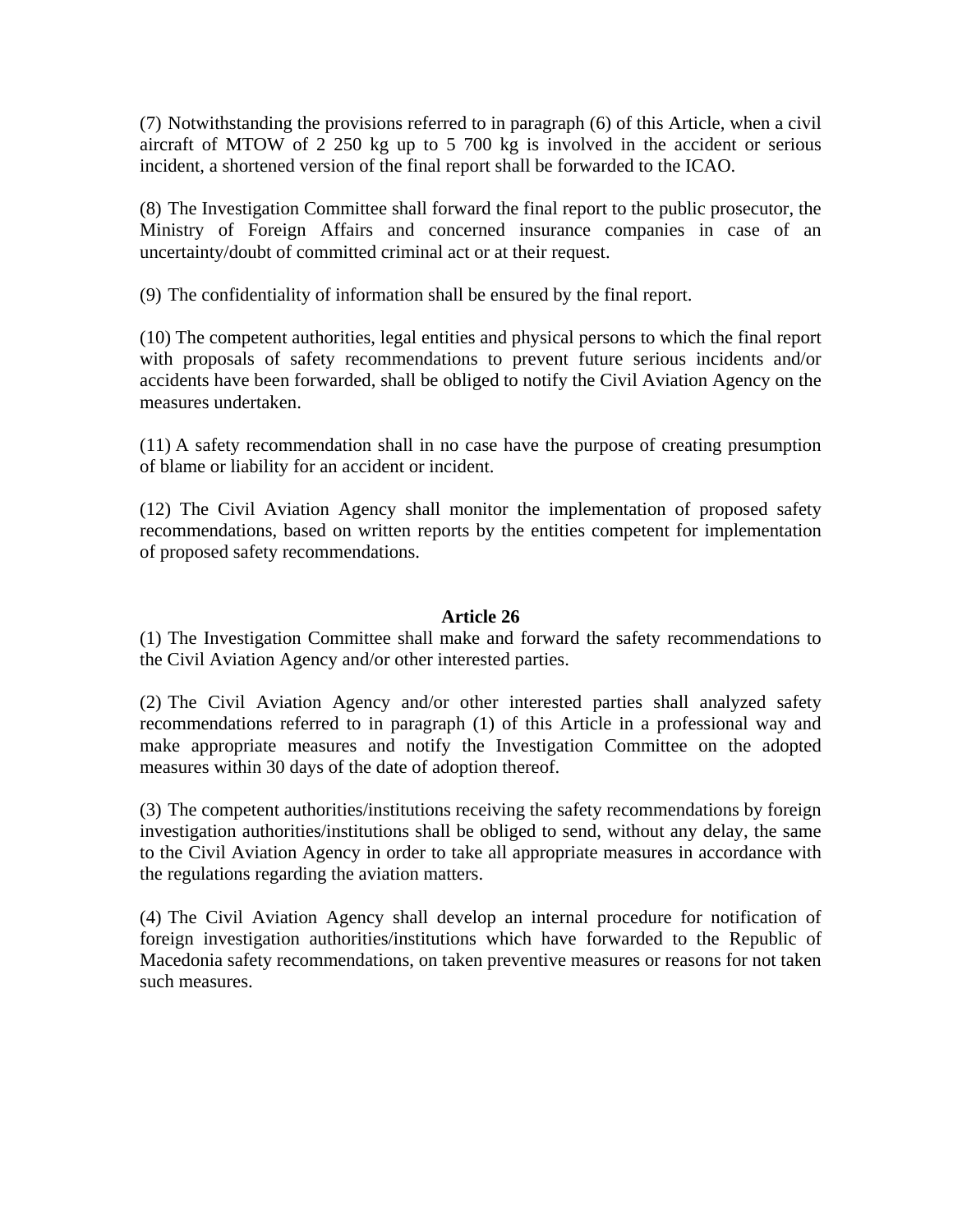The Investigation Committee shall keep statistics on accidents and/or serious incidents in accordance with ICAO Doc. 9060–AT/723/4 (Manual on the ICAO Statistic Programme) and the international agreement binding on the Republic of Macedonia.

#### **Article 28**

Upon completion of an investigation, the occurrences jeopardizing the safety, serious incidents and accidents shall be classified according to the EUROCONTROL document – Safety Regulatory Requirement 2 – Reporting and Assessment of Safety Occurrences in ATM and its all Guidance Documents.

#### **Article 29**

(1) The Civil Aviation Agency shall ensure that all appropriate safety information have been collected and submitted to the EUROCONTROL in the annual report in respect of their safety indicators, which is in compliance with the requirements under ESSAR 2, Annex B.

(2) The Investigation Committee shall submit to the ICAO an annual report on the accidents or serious incidents of civil aircraft with MTOW over 2 250 kg.

### **IV. Investigation and reporting of accidents, serious incidents and occurrences of State aircraft**

#### **Article 30**

(1) Any accident, serious incident, incident and occurrence of a State aircraft shall be subject to an investigation.

(2) The investigation of an accident, serious incident and incident of State aircraft or parachutes shall be conducted by a Commission established by the Minister for Defence for the military aircraft, the Minister for Internal Affairs for police aircraft and the Minister for Finance for customs aircraft.

(3) The Investigation Commission of accidents, serious incidents and incidents shall be independent and autonomous in its operation.

#### **Article 31**

Technical investigation of accidents and serious incidents in which civil and State aircraft and parachutes have been involved shall be conducted by the Investigation Committee with participation of a representative from the competent ministry user of a State aircraft.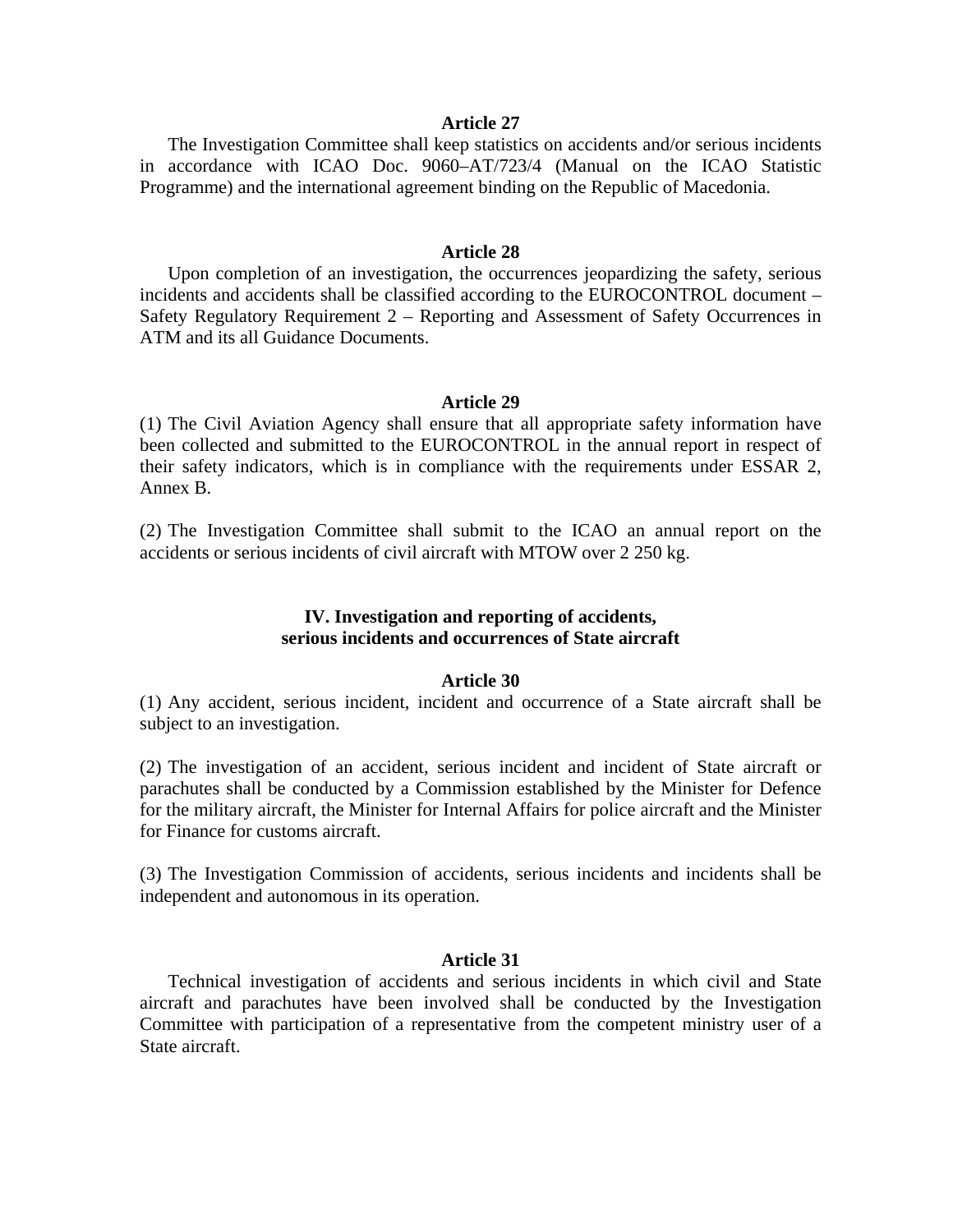Every accident, serious incident, incident and occurrence of a State aircraft or parachute shall be seriously investigated and analysed for purpose of determination of reasons and circumstances under which it has occurred and taking of appropriate measures for preventing of future accidents, serious incidents or incidents.

### **Article 33**

An accident, serious incident, incident and occurrence of a State aircraft or parachute occurred in the territory of another country shall be investigated in accordance with the international regulations and/or an international agreement.

#### **Article 34**

The following principles shall be followed during the investigation of an accident, serious incident or incident of a State aircraft or parachute, that is:

- the actual, direct and indirect reasons of the accident, serious incident and/or occurrence shall be determined by the investigation of an accident, serious incident, incident and occurrence of a State aircraft or parachute for purpose to ensure a real base for drawing conclusions and proposing of safety recommendations for purpose of enhancement of aviation safety and preventing of future accidents and/or incidents and occurrences;
- the investigation of an accident, serious incident, incident and occurrence of a State aircraft or parachute shall be conducted in a conscientious, impartial, systematical and professional manner using comprehensive knowledge of aircraft maintenance, regulations, guidance material, conditions/requirements and way of an aircraft operation as well as an excellent knowledge of the aircraft;
- the investigation shall be expeditious and efficient in order not to lose any material evidence of causes or fading of memories and impressions of the accident witnesses and to take preventive measures;
- proper accident investigation shall not allow the chance for prompt drawing of premature and unexplained conclusions and require the investigation to be carried out till final conclusions.

#### **Article 35**

An investigation shall consist of the following procedures:

- determination of all circumstances under which the accident, serious incident, incident or occurrence of a State or parachute has occurred;
- analysis and conclusions related to the causes of the accident, serious incident, incident or occurrence of a State aircraft of parachute, and
- proposal of safety recommendations for purpose of preventing future accidents, serious incidents, incidents and occurrences.